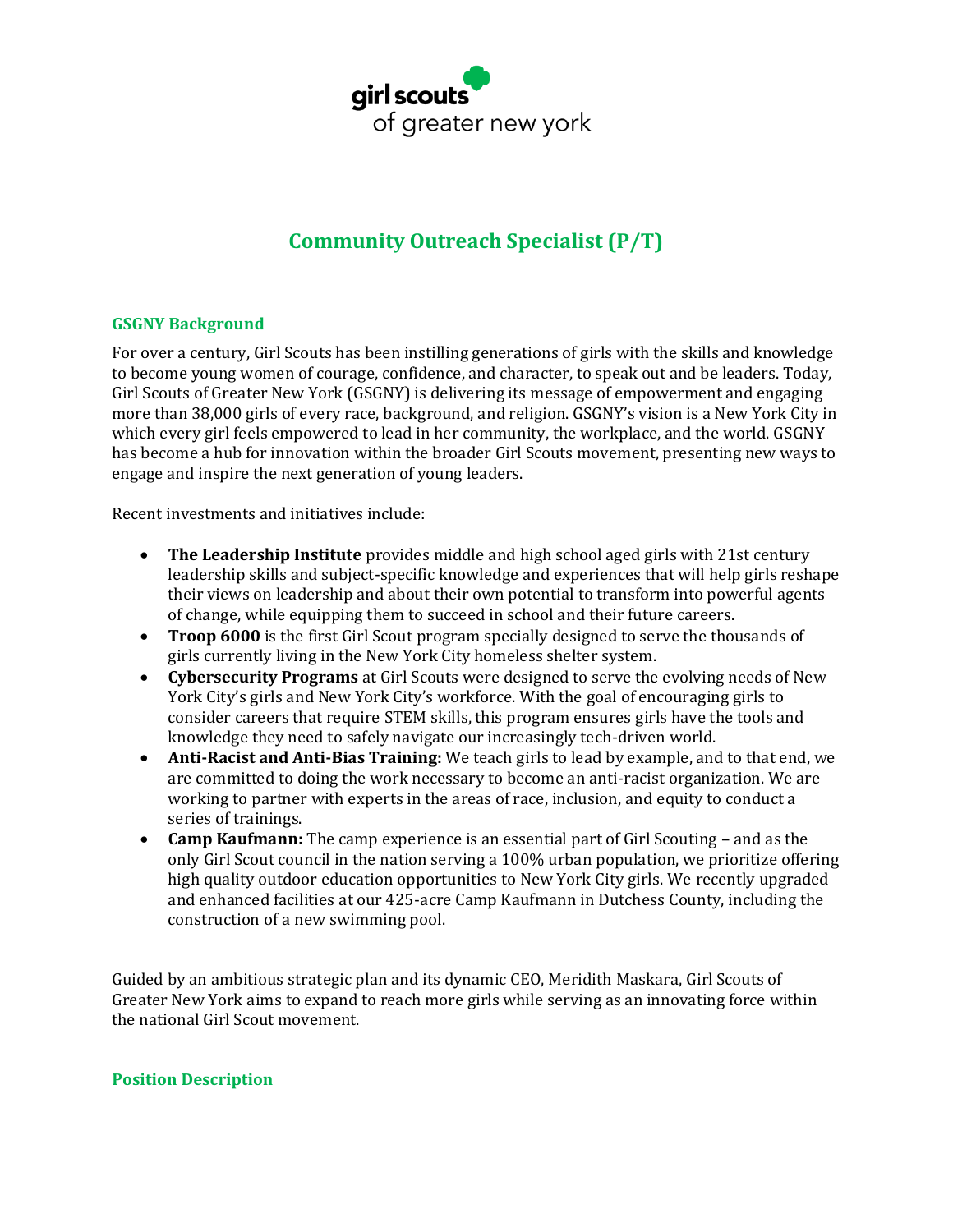The responsibilities for this role include lead generation and follow up from virtual and in-person membership recruitment engagements. The goal is to engage with specific target markets (population) outlined by the Market Share and Data Analytics Manager and secure partner collaboration to bring Girl Scouts on site. Staff members will facilitate Girl Scouts Leadership Programming through the STEM Series Program in underserved communities. In collaboration with First-Year Experience team, recruit and transition troops from staff led to volunteer led troops.

### **Responsibilities**

- Generate 100 of Leads per month by promoting Girl Scouts programs in the community.
- Deliver STEM in a Box program in schools at least 3 times per week in partnership with at least 30 community-based organizations.
- Support the implementation of council-wide initiatives to improve organization business processes and the development of virtual strategies.
- Represent council at country-wide virtual engagement opportunities.

## **Qualifications**

- Education Associate Degree.
- Strong aptitude for using database systems (i.e.Salesforce, and Looker) and virtual platforms to facilitate programs
- Experience –2+ years of related experience.
- Superior problem-solving skills and ability to work independently.
- Ability to exercise sound judgement regarding data integrity, analyzing/presenting issues as they arise, and maintaining and organizing workload.
- Ability to work cross-functionally and to identify how processes contribute to big-picture goals
- Excellent organizational skills and attention to detail.
- Ability to manage and maintain confidential information.
- Computer skills Proficiency in Microsoft Suite (Outlook, Word, Excel, PowerPoint) with advanced knowledge such as experience working with CMS databases.
- Ability to lift and carry a minimum of 25 pounds.
- Excellent interpersonal skills: have a strong sensitivity to cultural differences present among staff, girls and volunteers within our organization through an anti-racist lens.
- Ability to work flexible hours including some evenings and weekends.

### **COVID Guidelines:**

The health and safety of our staff, girls and volunteer community is our highest priority. As such, the Girl Scouts of Greater New York (GSGNY) is requiring all newly hired, (and current) staff members to be fully vaccinated with an FDA authorized and/or approved COVID-19 vaccine as a condition of employment. Requests for reasonable accommodations for medical or religious reasons will be considered in accordance with applicable law.

### **Compensation & Benefits:**

• \$25 p/h salary – minimum 25 hours per week